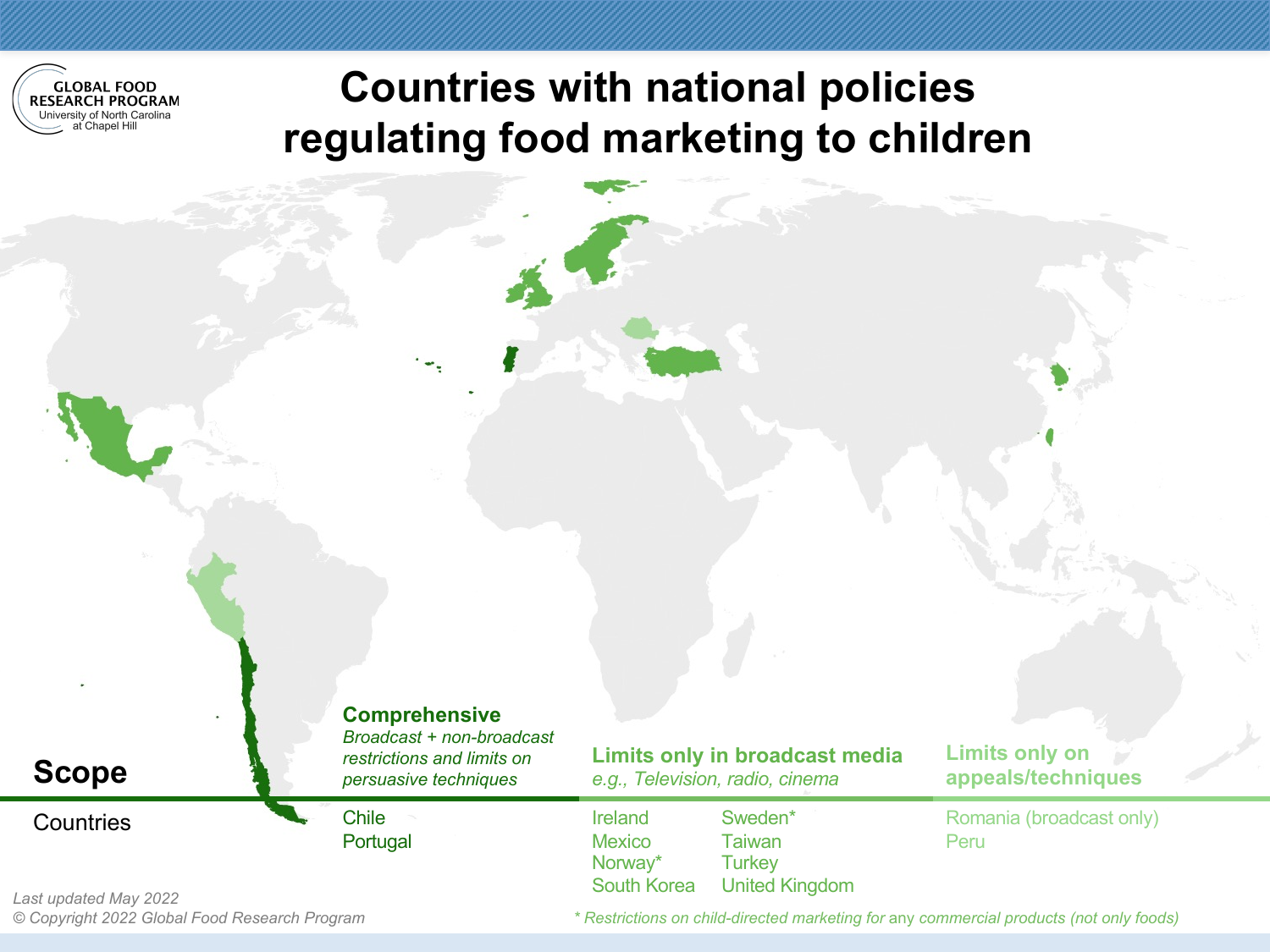#### **Media channels and environments covered by policies**

**EXPOSURE limited** 

(cannot market restricted products)

**POWER limited**  *P*

(restricted use of techniques to appeal to children\*)

|                               | <b>Broadcast</b> |       |        | Digital <sup>†</sup> |                               | <b>Print &amp; Environmental</b> |        |                          |                         |                   |                               |
|-------------------------------|------------------|-------|--------|----------------------|-------------------------------|----------------------------------|--------|--------------------------|-------------------------|-------------------|-------------------------------|
|                               | TV               | Radio | Cinema | <b>Websites</b>      | <b>Social</b><br><b>Media</b> | <b>Print</b>                     | Signs/ | <b>Outdoor Packaging</b> | Point of<br><b>Sale</b> | Events/<br>venues | <b>Protected</b><br>age range |
| Portugal 2019                 | D                | P     | Ρ      |                      | Р                             | P                                | P      | p                        | P                       | P                 | ~16                           |
| <b>Chile 2016</b>             | P                | P     | P      | P                    | P                             | P                                | P      | P                        | P                       | P                 | < 14                          |
| <b>Mexico</b> 2014, 2019      |                  |       |        |                      |                               |                                  |        | P                        |                         |                   | < 13                          |
| Ireland 2013                  | P                | P     |        |                      |                               |                                  |        |                          |                         |                   | $< 18^{+1}$                   |
| South Korea 2010              | P                | P     |        | P                    |                               |                                  |        |                          |                         |                   | < 18                          |
| Taiwan 2016                   | P                |       |        |                      |                               |                                  |        |                          |                         |                   | < 12                          |
| <b>United</b><br>Kingdom 2007 | P                | P     |        |                      |                               |                                  |        |                          |                         |                   | $4 - 15^{+1}$                 |
| Norway <sup>1</sup> 1992      | P                | P     |        |                      |                               |                                  |        |                          |                         |                   | < 18                          |
| Turkey 2011, 2018             |                  |       |        |                      |                               |                                  |        |                          |                         |                   | < 18                          |
| Sweden <sup>¶</sup> 2010      | P                |       |        |                      |                               |                                  |        |                          |                         |                   | <12                           |
| <b>Peru 2019</b>              | P                | P     | P      | P                    | P                             | P                                | P      | P                        | P                       | P                 | ~16                           |
| Romania 2013                  | P                | P     |        |                      |                               |                                  |        |                          |                         |                   | < 12                          |

*\* Limits vary by policy and often include offers of gifts, toys, or prizes and use of cartoons, characters, or celebrities*

*† Digital categories are simplified here for ease of comparison. Digital marketing can occur on company-owned websites,* 

*via paid advertising on third-party sites, in mobile apps other than social media, in video and online games, etc.*

*†† Lower targeted ages used for restrictions to creative techniques (in Ireland, <15y for use of licensed characters, celebrities, or athletes and <13y for promotional offers; in the United Kingdom, <12y for licensed characters, celebrities popular with children, or promotional offers) ¶ Restrictions apply to marketing for* any *commercial products (not only foods and beverages)*

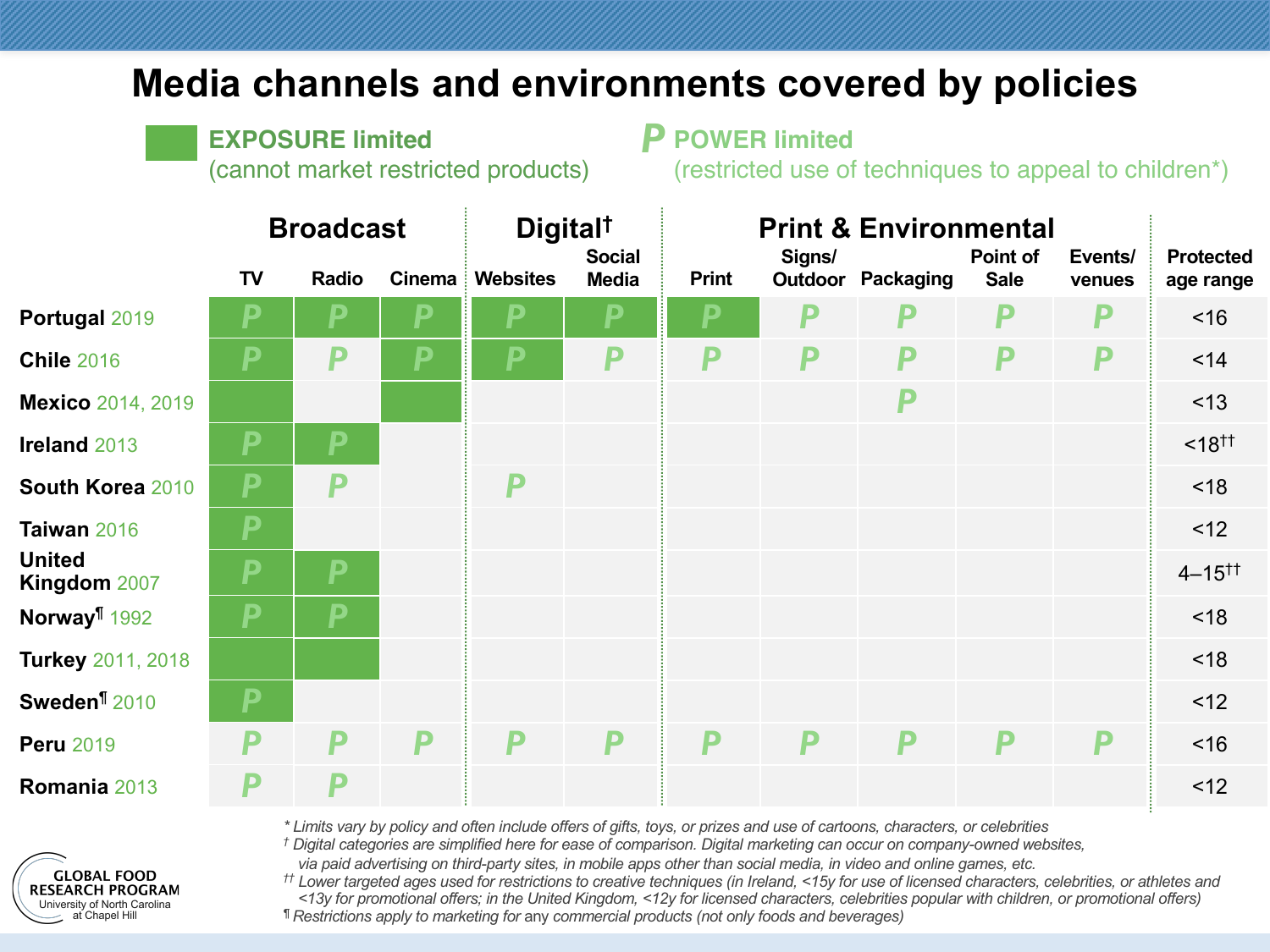## **TV advertising restrictions**



*Beyond 6am – 10pm ban, advertising restricted:*

- *On children's channels;*
- *During child-targeted programs; or*
- *If >20% audience is <14y*



#### **Countries without time-based TV restrictions:**

- **Portugal:** Before, during, and after programs targeting children or when >25% audience includes children <16y
- **Ireland:** During programs broadcast to >50% audience <18y
- **United Kingdom:** During children's programs and/or when proportion of viewers ages 4–15y is ≥20% higher than in general population.
- **Norway, Turkey, Sweden:** Before, during, and after children's TV programs